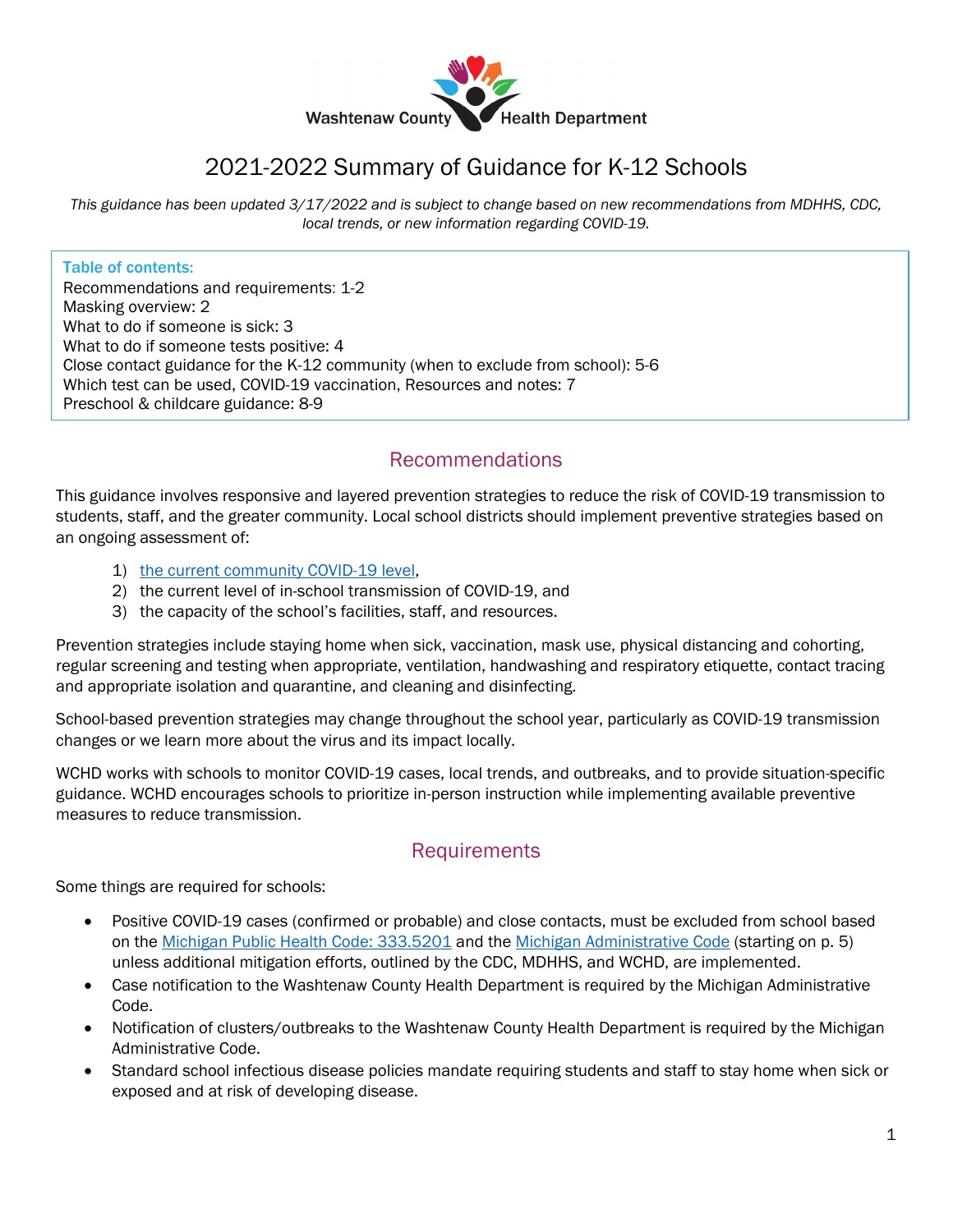

• Clinical spaces, whether permanently in a school, or temporary (as when the health department visits a school) must follow the regulations from OSHA regarding masking. Currently, these can be found here: [https://www.osha.gov/coronavirus/ETS#:~:text=On%20June%2021%2C%202021%2C%20OSHA,healthcare](https://www.osha.gov/coronavirus/ETS#:%7E:text=On%20June%2021%2C%202021%2C%20OSHA,healthcare%20or%20healthcare%20support%20services) [%20or%20healthcare%20support%20services.](https://www.osha.gov/coronavirus/ETS#:%7E:text=On%20June%2021%2C%202021%2C%20OSHA,healthcare%20or%20healthcare%20support%20services)

## Masking Overview

When community COVID-19 levels, as [defined by the CDC,](https://www.cdc.gov/coronavirus/2019-ncov/your-health/covid-by-county.html) are in the "green" (low) or "yellow" (medium) levels, mask use is optional. In certain situations, schools may want to enforce masking even at these levels—for instance, for staff working in special education classrooms with medically fragile/vulnerable students; or as directed by the health department during outbreaks or other specific situations.

Universal masking is highly recommended when community transmission levels, as defined by the CDC, are at the "orange" (high) level.

At all community levels, staff and students who feel more comfortable wearing a mask because of their own or their family's health risks, because they are unvaccinated, or because they want to, should be encouraged to feel comfortable masking in school.

At all community levels, it is important to continue to prioritize vaccinations and to test individuals who are showing symptoms. Individuals who have tested positive or are close contacts will need to wear a mask in school during the contagious period, as described below. Masks should fit well and be comprised of multiple layers (surgical, KN95, and N95 masks offer better protection than cloth masks).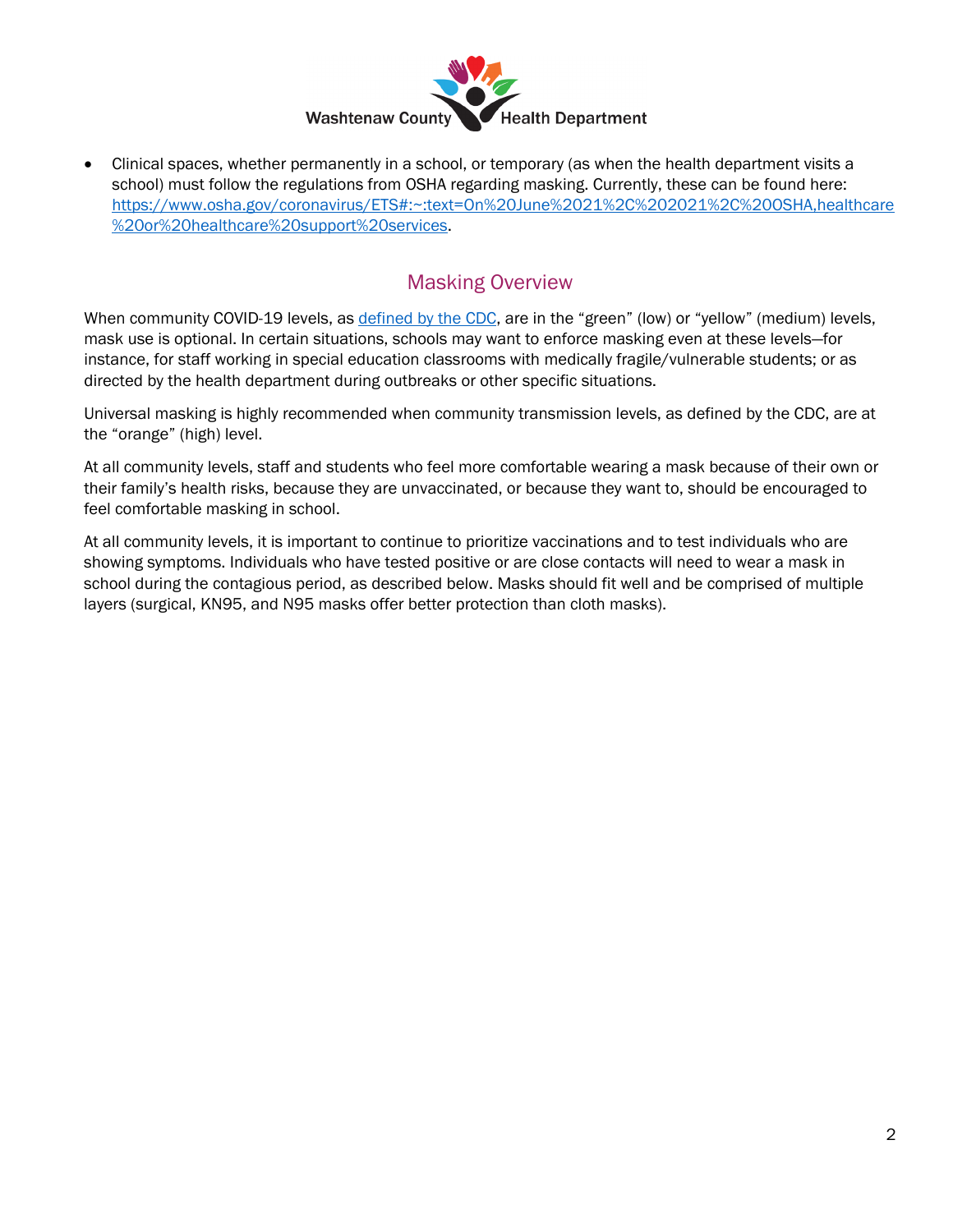

# What to do if someone is sick

Here is a general overview of guidance for students and staff. Additional next steps for each situation may need to be discussed with WCHD case investigators. See usual communicable disease guidelines (referenced below) [here.](http://bit.ly/wchdsick)

# **Student & Staff Illness Decision Making**

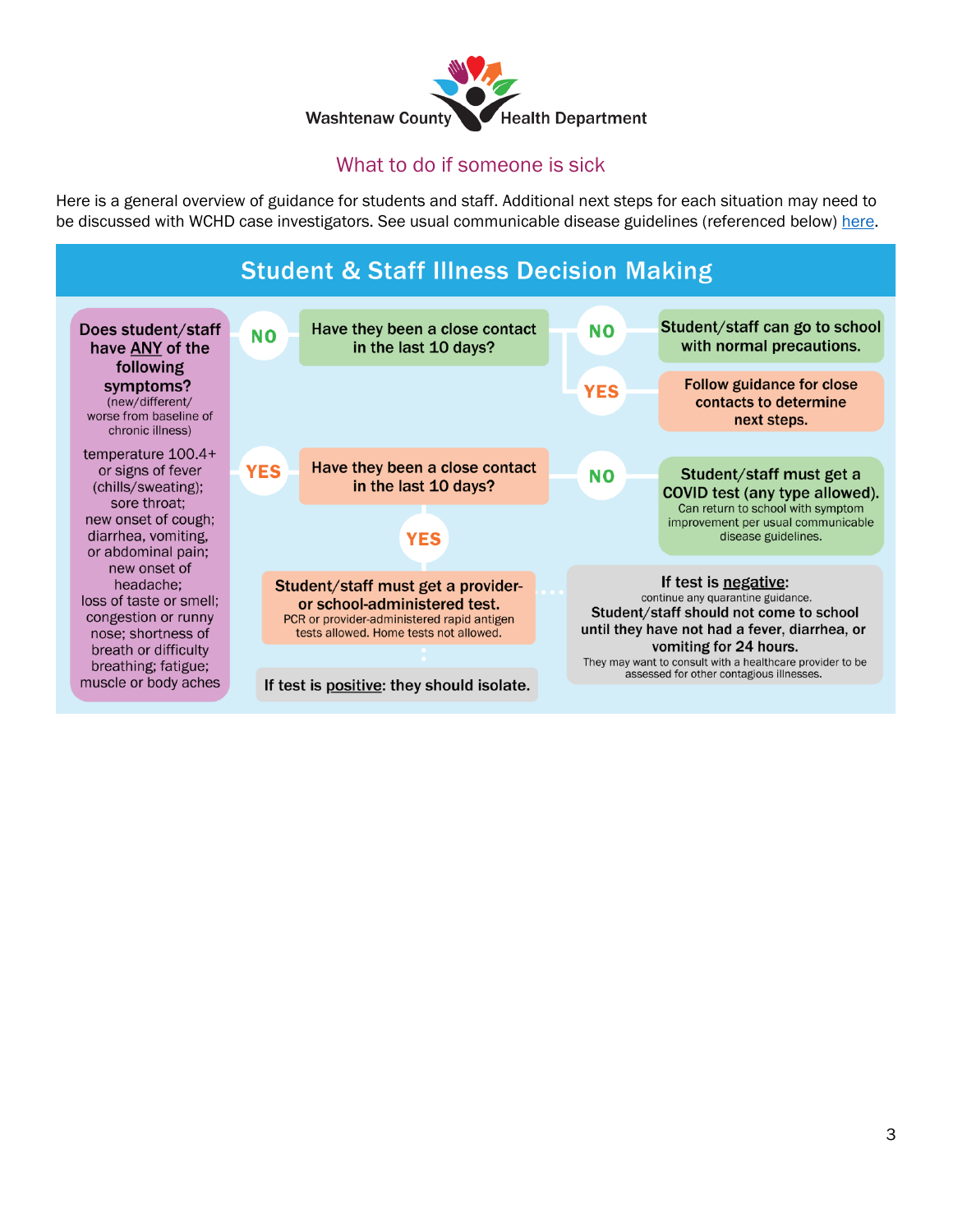

### What to do if someone tests positive (exclude from school)

Here is a general overview of guidance for students and staff, regardless of vaccination status. See guidance for the general public as a printable PDF here: [English \(bit.ly/COVIDiq\),](http://bit.ly/COVIDiq) [Spanish,](http://bit.ly/COVIDiqSPN) [Arabic,](http://bit.ly/COVIDiqAR) [Simplified Chinese,](https://www.washtenaw.org/DocumentCenter/View/24104/If-you-test-positive-for-COVID-or-are-exposed-Simplified-Chinese-January-2022?bidId=) [French](https://www.washtenaw.org/DocumentCenter/View/24103/If-you-test-positive-for-COVID-or-are-exposed-French-January-2022?bidId=)

- Isolate at home for at least 5 days after symptom onset
	- $\circ$  Day 0 is the day symptoms started or test sample was collected. See calendar in the appendix for how to count days after testing positive.
- On day 5, does case have no symptoms or symptoms are improving?
	- $\circ$  If yes, can return to school on day 6. Continue to wear a well-fitting mask around others through day 10.
	- $\circ$  If no, should NOT return to school- remain at home until symptoms improve or 10 days have gone by since tested positive or first developed symptoms. If case has a fever, do not return to school until fever goes away.
	- o "Improving symptoms" means symptoms have gotten noticeably better. Some symptoms (like fatigue and loss of smell) may last a longer time.
- WCHD strongly recommends that neither students nor staff return to school if they are still feeling ill. If rapid testing is available, it is safest to take a rapid antigen test on day 5 of isolation and return only if it is negative.
- Continue to wear a mask around others on days 6-10.
	- o When a student or staff returns to school between days 6 and 10, they should wear a KN95, N95, or surgical mask, rather than a cloth mask.
	- $\circ$  If a student or staff returns on Day 6 after testing positive, they must wear a mask at all times, except while eating. They can participate in extra-curricular activities to the extent that they can do so while wearing a mask. If they cannot wear a mask (e.g., while swimming or wrestling), they cannot participate until day 11.
- Those who cannot wear a mask for any reason during days 6-10 cannot return to school until day 11.

#### Additional recommendations

Taking these extra steps can further reduce risk of spreading COVID-19 to others.

- Take a rapid antigen test on day 5 of isolation.
	- $\circ$  If negative, end isolation on day 6 and wear a mask around others through day 10.
	- $\circ$  If positive, continue to isolate through day 10 or until one gets a negative rapid antigen test result, if wish to continue testing.
- Be more cautious for a full 10 days. Limit being around others as much as possible.
- If often around vulnerable populations (e.g., immunocompromised students and staff):
	- o Consider isolating for longer (a full 10 days).
	- $\circ$  If one decides to stop isolation before 10 days, take a rapid antigen test. If positive, consider isolating for the full 10 days or until test negative if one chooses to test again.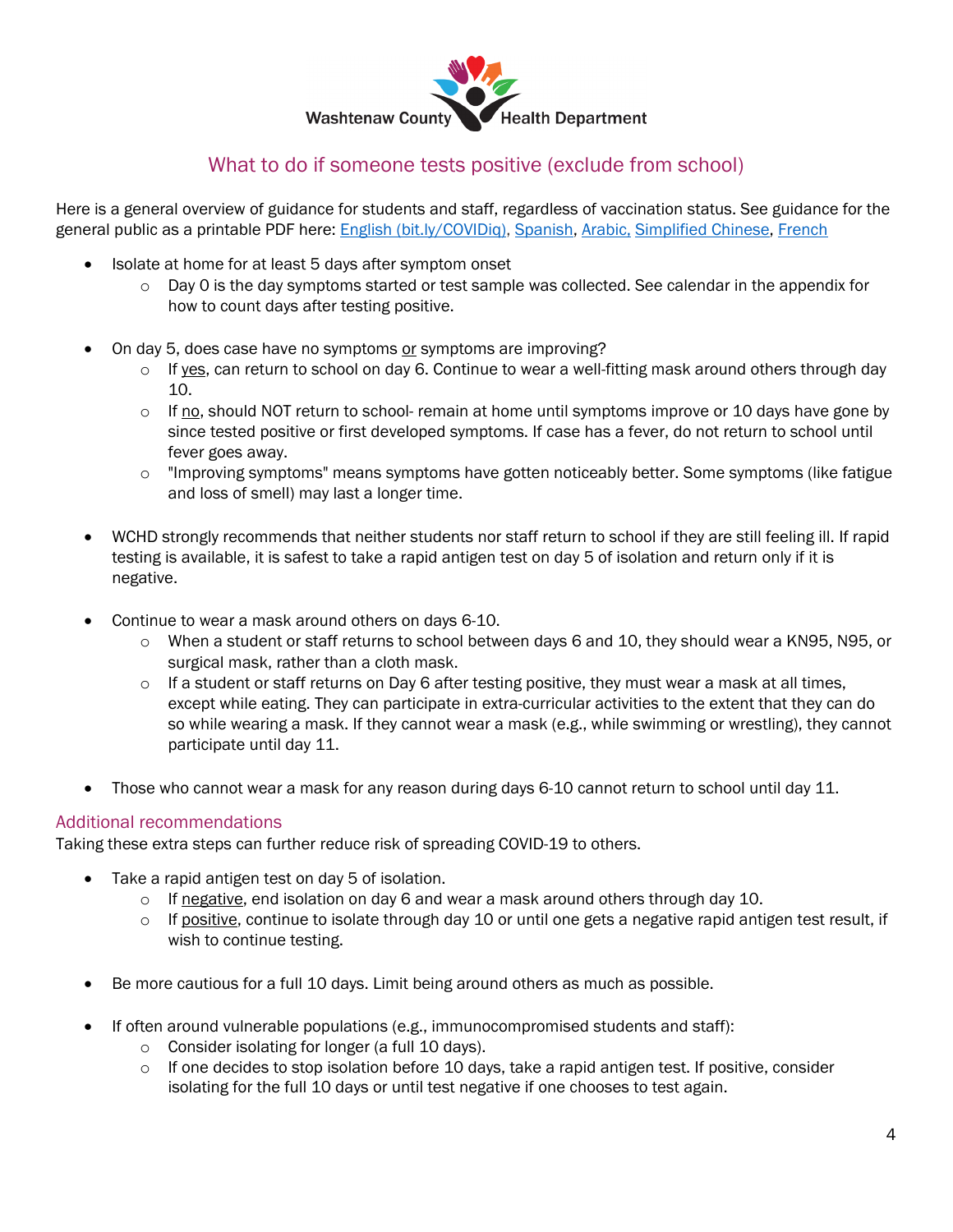

## Close contact guidance for the K-12 community (when to exclude from school)

*The guidance below applies to all members of the K-12 community (students, staff, teachers, etc.).*

### Decision Making for Students and School Staff

Here is a general overview of guidance for those in the K-12 community who were potentially exposed to someone with COVID-19. Guidance for close contacts depends on exposure setting.

- In most school settings, no contact tracing is required. This includes most in-school contacts, including classrooms, buses, lunch, carpooling, and most extra-curricular activities. Send a general notification letter to the class or school that individuals should closely monitor symptoms for 10 days; they do not need to quarantine at home. No additional contact tracing required.
- In the following settings, complete contact tracing and follow the guidance below. If you have questions, please reach out to WCHD.
	- o Household and personal/social contacts of a positive case (regardless of vaccination status):
		- **Monitor for symptoms for 10 days.**
		- **Masking is required for the full 10 days.**
		- Test to stay (TTS) is recommended at least 3x/week. If TTS is not possible, recommend testing minimally once between days 3-7.
	- $\circ$  Outbreaks/clusters: if there are 3 or more cases within a class/group (or 10% or more of the class), everyone in the class/group should be considered a close contact (regardless of vaccination status).
		- **Monitor for symptoms for 10 days.**
		- **Masking is required for the full 10 days.**
		- Test to stay (TTS) is recommended at least 3x/week. If TTS is not possible, recommend testing minimally once between days 3-7.
- Other exposure settings (community, work, etc.), follow the guidance below.
	- o Monitor for symptoms for 10 days.
	- o Test if symptoms develop.
	- $\circ$  Consider masking for 10 days. At a minimum, mask in settings with higher risk of exposing vulnerable individuals.

#### Close Contact Exclusion Notes

• Individuals without a medical mask exemption who are unwilling to mask must be excluded for a full 10 days or do test to stay for 10 days.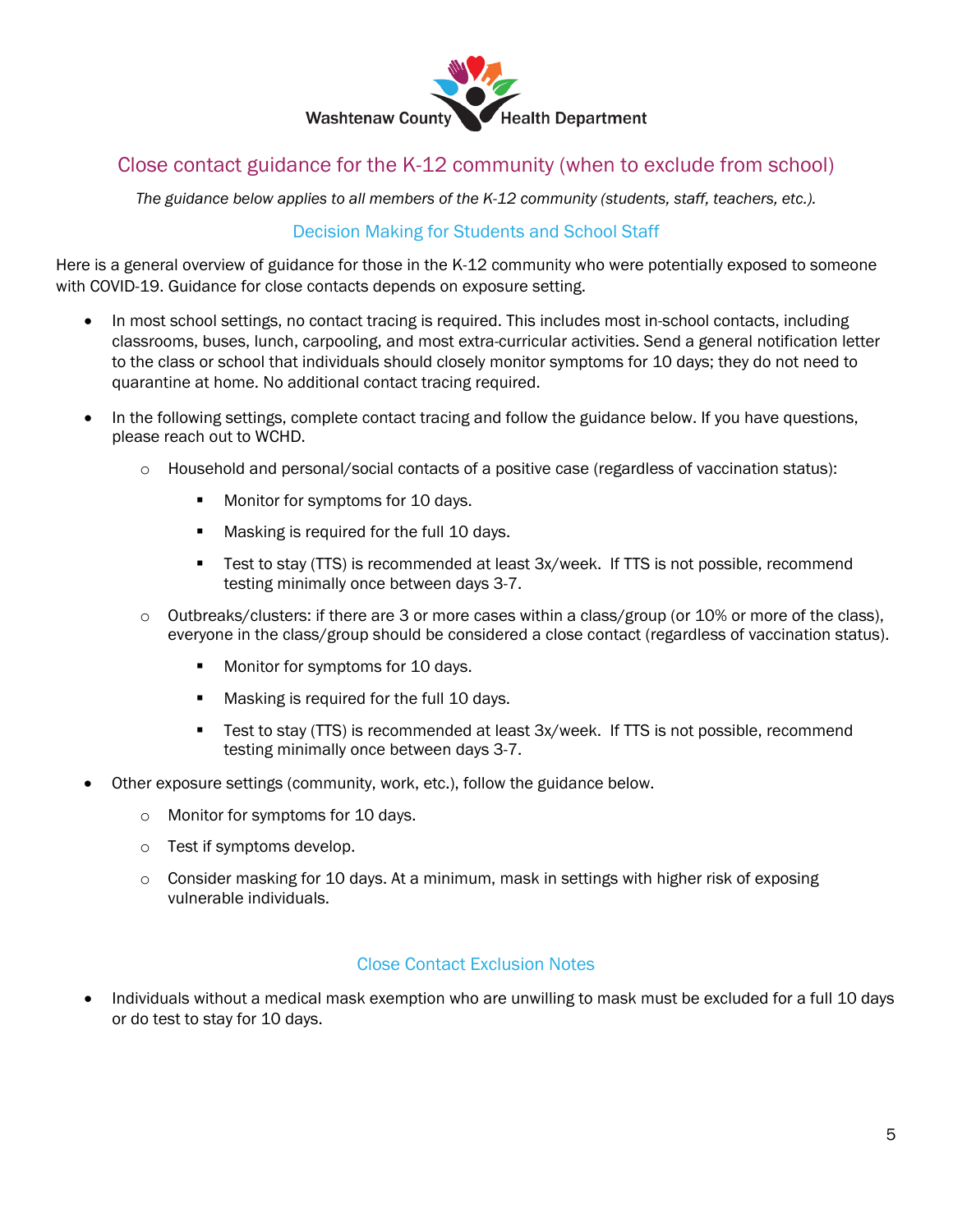

- For Special Education students<sup>1</sup> who cannot mask and for students who have a medical mask exemption and are close contacts:
	- $\circ$  If they have completed the primary vaccine series, they can still come to school
	- $\circ$  If they have not completed the primary vaccine series, but they are able to test, they can do test to stay for 10 days
	- $\circ$  If they have not completed the primary vaccine series, and cannot mask or test, they must stay home for 10 days.
- If a positive case is unable to isolate from other household members, household members must mask for 15 days total. If household members are unable to mask they should be excluded while case is infectious (5 days), and then follow guidance above depending on if they have medical mask exemption or are a special education student.
- Additional steps for each situation may need to be discussed with Health Department case investigators. In all situations, Health Department guidance may change according to the specific circumstances or when necessary to control a large or ongoing outbreak.
- Individuals who are close contacts can participate in all activities, including sports and aftercare, and must mask at all times, except while eating. In order to unmask during activities that would otherwise be unsafe (e.g., swimming) they must be participating in test to stay.
- Positive cases should notify their non-school close contacts.

<span id="page-5-0"></span><sup>1</sup> Given the importance of in-school support, special attention must be paid to the requirements of special education law and the difficulties with remote instruction for significantly disabled students.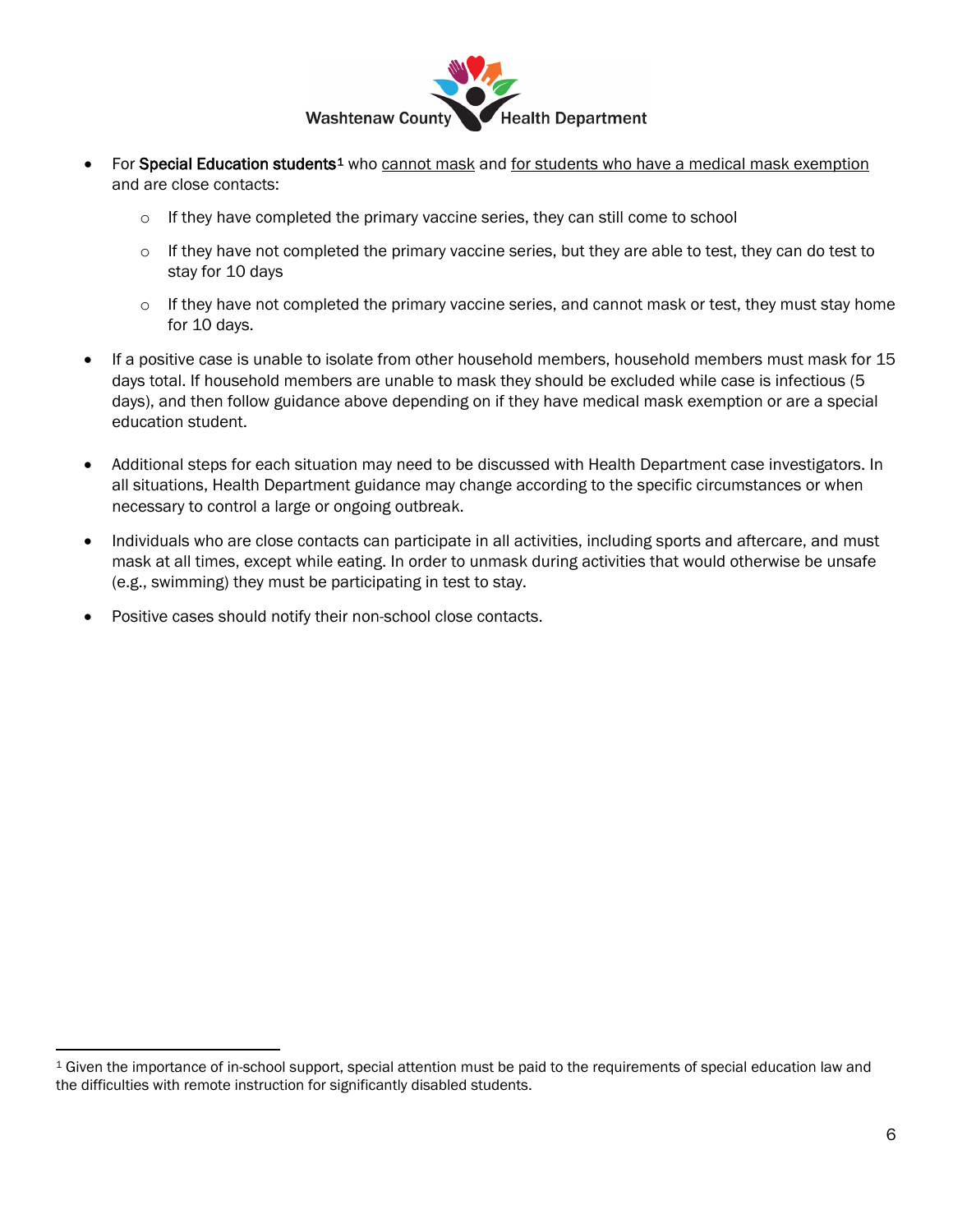

## Which test can be used?

In almost all circumstances, rapid antigen tests and PCR tests are both acceptable options for testing.

You can use rapid antigen tests on symptomatic or asymptomatic individuals.

Some situations may specifically require a PCR test. A PCR test is needed when:

- Confirming a positive rapid antigen test result for someone who is asymptomatic if confirmation is necessary.
- Confirming a negative rapid antigen test result for someone who is symptomatic.
	- $\circ$  In this situation, another option is to have a medical evaluation to identify a different diagnosis other than COVID-19.

Some situations may specifically require a rapid antigen test. A rapid antigen test is needed when:

• Confirming that someone is no longer contagious on day 5 of isolation or later after having COVID. A PCR should not be used for 90 days after a COVID-19 diagnosis.

Additional testing notes:

- Some situations require provider-administered tests. This means a test given by a health care provider or at school. At-home tests are not acceptable in these situations.
- Most at-home rapid antigen test results are not reported to the Michigan Disease Surveillance System (MDSS) except for certain at-home tests that include an app. To ensure that tests are appropriately captured, schools should report any positive at-home antigen test results to the Health Department.

### COVID-19 vaccination

WCHD strongly recommends all eligible individuals get vaccinated against COVID-19 and stay up-to-date on their COVID-19 vaccines, including boosters if eligible.

All eligible individuals who have had COVID previously should still get vaccinated and boosted. They just need to wait until their isolation is complete – in most cases, they do not need to wait 90 days to get vaccinated.

Find a vaccine clinic near you by visiting<http://bit.ly/vaxwchd> or by calling us at 734-544-6700. See even more Washtenaw County COVID-19 vaccine options by visiting [http://bit.ly/vaxlocations.](http://bit.ly/vaxlocations)

Local pharmacies and the Regional Alliance for Health Schools clinics are also offering vaccinations.

### Resources and Notes

Follow us on **Facebook, [Twitter,](https://twitter.com/wcpublichealth) [NextDoor,](https://nextdoor.com/pages/washtenaw-county-4?init_source=copy_link_share) or [Instagram](https://www.instagram.com/wcpublichealth/)** or [sign up](https://washtenaw.us7.list-manage.com/subscribe?u=90777b70138d575b268e84956&id=6a0453826f) for our COVID-19 update emails for the latest local COVID-19 information.

- [CDC COVID-19 Community Levels \(https://www.cdc.gov/coronavirus/2019-ncov/your-health/covid-by](https://www.cdc.gov/coronavirus/2019-ncov/your-health/covid-by-county.html)[county.html\)](https://www.cdc.gov/coronavirus/2019-ncov/your-health/covid-by-county.html)
- [Michigan MI Safe Start Map](https://www.mistartmap.info/) (mistartmap.info)
- [MDHHS K-12 School Opening Guidance](https://www.michigan.gov/coronavirus/0,9753,7-406-98178_104699---,00.html) (michigan.gov/coronavirus)
- [WCHD COVID-19 General Webpage](https://www.washtenaw.org/3095/COVID-19) (washtenaw.org/covid19)
- [WCHD COVID-19 Webpage for Schools, Childcare, Camps, and Sports](https://www.washtenaw.org/3103/Schools-Childcare-Camps-Sports)
- [WCHD "When Should a Child be Kept Home or Sent Home from School for Illness"](http://bit.ly/wchdsick)
- [WCHD "If you test positive for COVID-19" \(includes quarantine instructions for general public\)](https://www.washtenaw.org/DocumentCenter/View/18539/Isolation-and-Quarantine-Guidance?bidId=)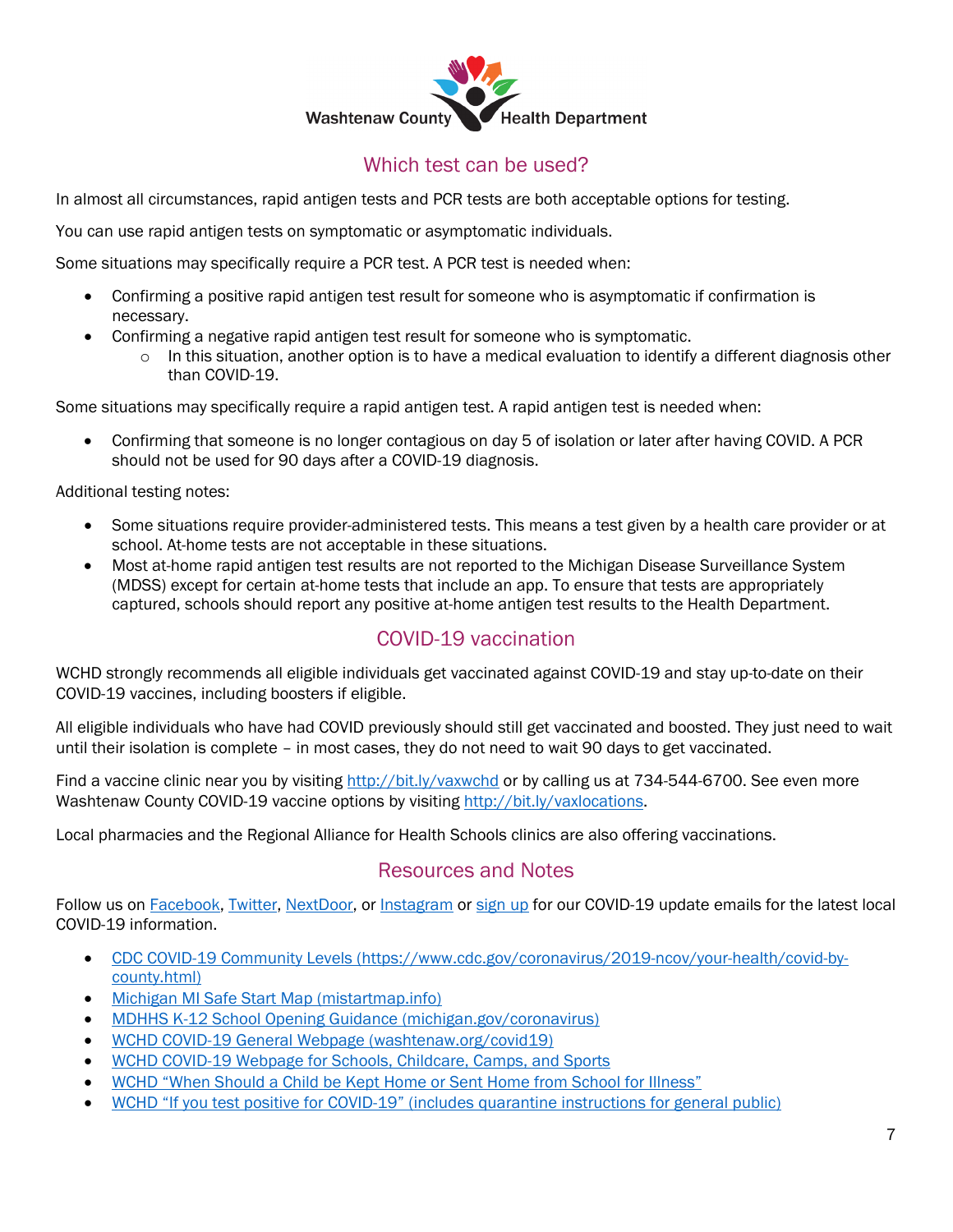

## Preschool & Childcare Guidance

Preschool and childcare settings can follow the K-12 guidance with the following exceptions/variations. This guidance is for children who are not yet old enough to be in K-12 school. If a childcare provides care for older children (e.g., aftercare) they should follow the K-12 guidance for that group of children.

NOTE: Head Start locations must follow federal requirements around masking.

#### **Isolation**

- See page 4 for detailed guidance on what to do if someone tests positive.
- Children who can mask on return can do a 5-day isolation with symptom improvement. Children who cannot mask should complete a 10-day isolation.
- During times where children do not wear masks, such as during meals, snacks, and naptime, keep children who are returning from isolation (on days 6-10) 6 feet apart whenever possible.
- Preschool/childcare staff who are feeling well can return on days 6-10. If they return on days 6-10, they should wear a well-fitting mask at all times except while eating. It is recommended that they wear a highergrade mask (for example KN95, N95, KF94) or minimally a surgical mask. Cloth masks are not recommended.
- WCHD strongly recommends that neither students nor staff return to school if they are still feeling ill. For childcare staff, it is safest to take a rapid antigen test on day 5 of isolation, if possible, and return only if it is negative.

#### **Exposure**

- If there is a single positive case in a classroom, the families should be given a general notification. Nobody needs to be quarantined. Masks are strongly recommended for staff.
- If there are two or more positive cases in a classroom, the entire classroom (or pod) should be considered close contacts and are recommended to follow close contact exclusion guidance. Two or more cases in a group are considered an outbreak/cluster, and WCHD should be notified. WCHD will work closely with the school to align with best practices.
- Household/social contacts at all ages are high risk exposures.

#### Close Contact Exclusion

- Preschools/childcares have the following options for exclusion for children:
	- o Preschools/childcares can choose a 10-day exclusion or a 5-day exclusion. Upon return, consistent masking is recommended for those old enough to mask through 10 days. Preschools/childcares that choose a 5-day exclusion must inform parents that not all children will be able to mask, so parents can decide if they prefer to keep their children home for 10 days.
	- $\circ$  Test to stay. Exposed students can remain at school if they have no symptoms and should test at least 3 times/week. Masking is recommended for those old enough to mask.